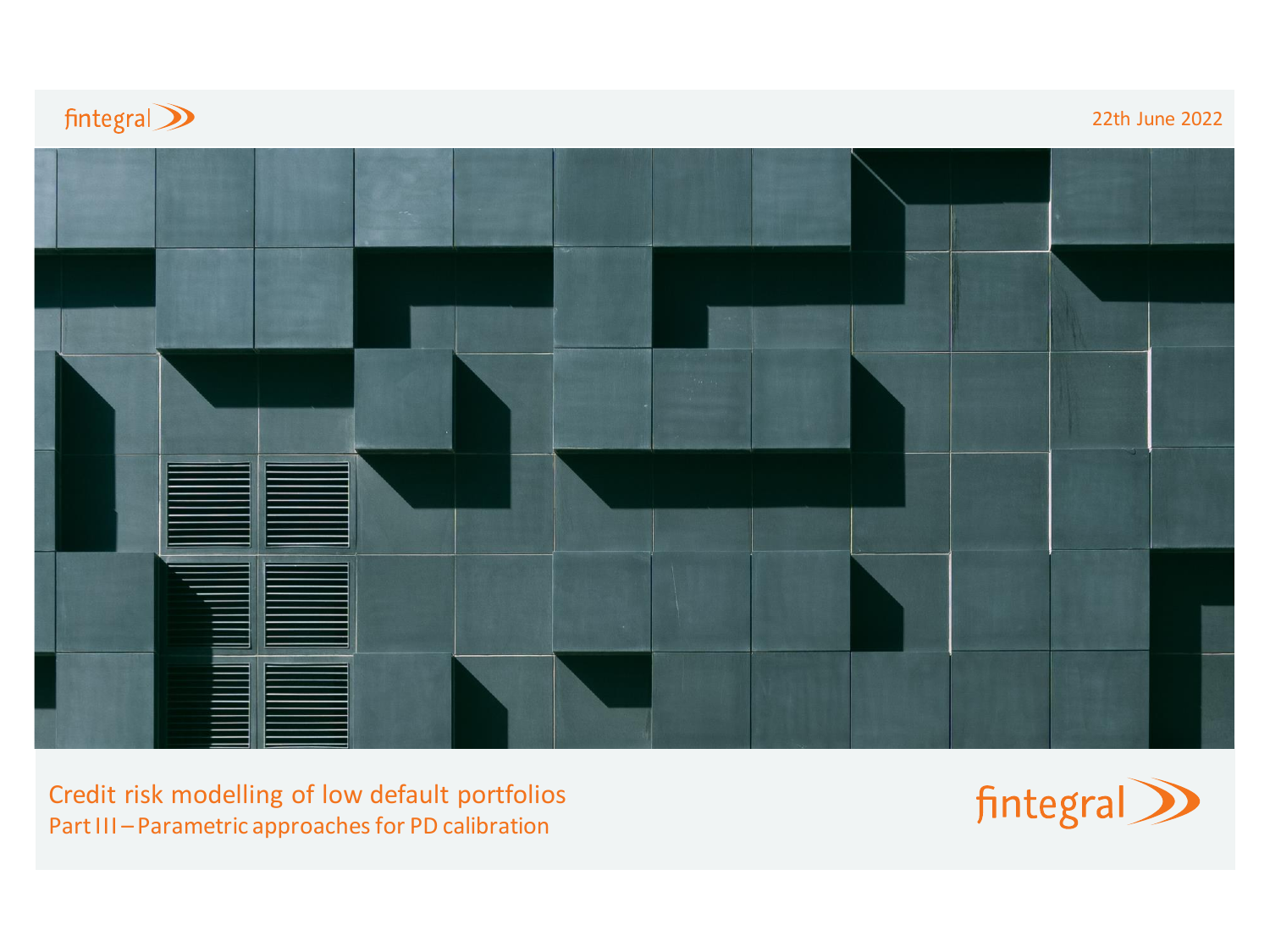### Regulatory findings on risk-weighted assets (RWA) variability

**From European Banking Authority (EBA) recent years' benchmarking exercises on low default portfolios (LDP), probability of de fault (PD) calibration is one of the reason for RWA variability among banks.** 

| Interquartile<br>range of RW<br>deviation | Advanced internal ratings-<br>based (AIRB) |           | Foundation internal ratings-<br>based (FIRB) |           |  |
|-------------------------------------------|--------------------------------------------|-----------|----------------------------------------------|-----------|--|
|                                           | <b>Overall RW</b><br>deviation             | PD effect | <b>Overall RW</b><br>deviation               | PD effect |  |
| Large<br>corporates                       | 9%                                         | 8%        | 8%                                           | 5%        |  |
| Sovereigns                                | 8%                                         | 2%        | 3%                                           | 4%        |  |
| Institutions                              | 9%                                         | 3%        | 7%                                           | 5%        |  |

*Source: EBA - Results from the 2020 LDP supervisory benchmarking exercise* 

#### Result interpretation

As shown from the result table above, PD parameter plays a significant role in explaining the RW deviation, especially for large corporate portfolio.

EBA mentioned that *"The variation in PD is generally not risk-based…Furthermore, a difference in the estimates may also be explained by different default experiences or different chosen scopes of the applicable rating model."* Therefore, different modelling techniques used to calibrate PD can result in diverse PD estimation.

#### EBA benchmarking exercise approach

EBA compared the RW of the participating banks by calculating the difference between the original RW and the benchmark (the median RW for the group of banks which the same regulatory approach is applied) for each of the bank.

To disentangle the PD parameter effect, the RWs were recalculated by replacing the maturity and loss given default (LGD) parameters with the benchmarking value while keeping PD as the actual parameter.

The calculation of the deviation is defined as follow. Overall RW deviation  $= RW(M, PD, LGD) - RW(2.5, PD_{benchmark}, LGD_{benchmark})$ 

PD effect  $= RW(2.5, PD, LGD_{benchmark}) - RW(2.5, PD_{benchmark}, LGD_{benchmark})$ 

Interquartile range is then used to measure the spread of RW% among the participated banks.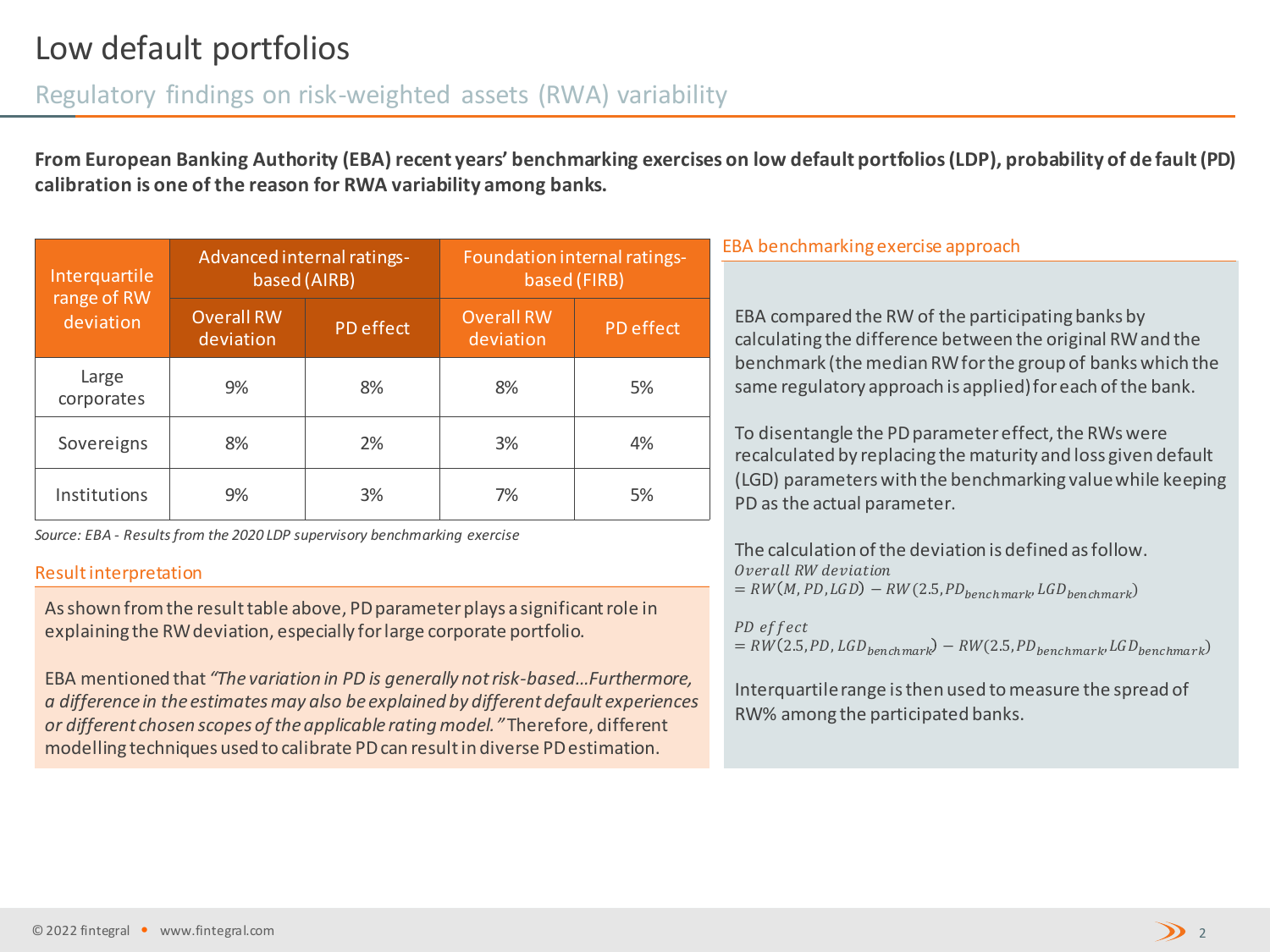# Low default portfolios

### Parametric calibration approaches

**Various parametric approaches can be adopted when calibrating PD for LDPs, such as Pluto – Tasche, Van Der Burgt and Quasi Moment Matching (QMM). For all the three suggested methodologies, a monotonic PD curve is assumed.** 

#### **1. Pluto – Tasche method**

- A PD upper bound based on a set confidence interval (CI) is  $_{80.0\%}$ identified for each rating grades.
- This approach is based on the most prudent estimate principle.
- It is highly sensitive to parameters input (i.e. CI and sample size).
- Financial institution should determine a moderate CI which can represent its portfolio characteristic. Usually, a CI less than or equal to 95% is suggested.
- The example graph shows how the increase of CI leads to PDs increase across all rating classes.

#### **2. Van Der Burgt method**

- A one-parameter closed-form function derived from the cumulative accuracy profile (CAP) (also known as power curve) is used to calibrate PDs.
- The CAP is constructed from observation and then fitting is conducted by minimizing the rootmean-square error of the CAP function.
- It is also highly sensitive to parameters input.

#### **3. QMM method**

- A two-parameters PD function based on target accuracy ratio (AR) and target portfolio PD (central tendency) is used to calibrate PDs.
- The AR can be calculated using an estimation sample, while target portfolio PD could be estimated by means of an econometric model.



#### **Illustration of the three calibration approaches**

• Calibration based on the three algorithms was performed using S&P global corporate (financial sector) default data of 2020.

| Approach                                                                                                 |       | Parameter 1              |                      | Parameter 2       |     |                                                         |
|----------------------------------------------------------------------------------------------------------|-------|--------------------------|----------------------|-------------------|-----|---------------------------------------------------------|
| Pluto-Tasche                                                                                             |       | $C.I. = 90\%$            |                      | N/A               |     |                                                         |
| Van Der Burgt                                                                                            |       | $AR = 90%$               |                      | N/A               |     |                                                         |
| QMM                                                                                                      |       | $AR = 90%$               |                      | Portfolio PD=0.3% |     |                                                         |
| 100.0%<br>90.0%<br>80.0%<br>70.0%<br>Calibrated PD<br>60.0%<br>50.0%<br>40.0%<br>30.0%<br>20.0%<br>10.0% |       | <b>Illustration only</b> |                      |                   | QMM | $\blacktriangleright$ Pluto – Tasche<br>- Van Der Burgt |
| 0.0%                                                                                                     | CCC/C | B<br>BB                  | <b>BBB</b><br>Rating | А                 | AA  | AAA                                                     |

- From the above example, Pluto –Tasche method gives the most conservative result.
- Financial institution could base on their available data and condition (e.g. different invariant assumptions) to choose one of the methods which suits their portfolio.